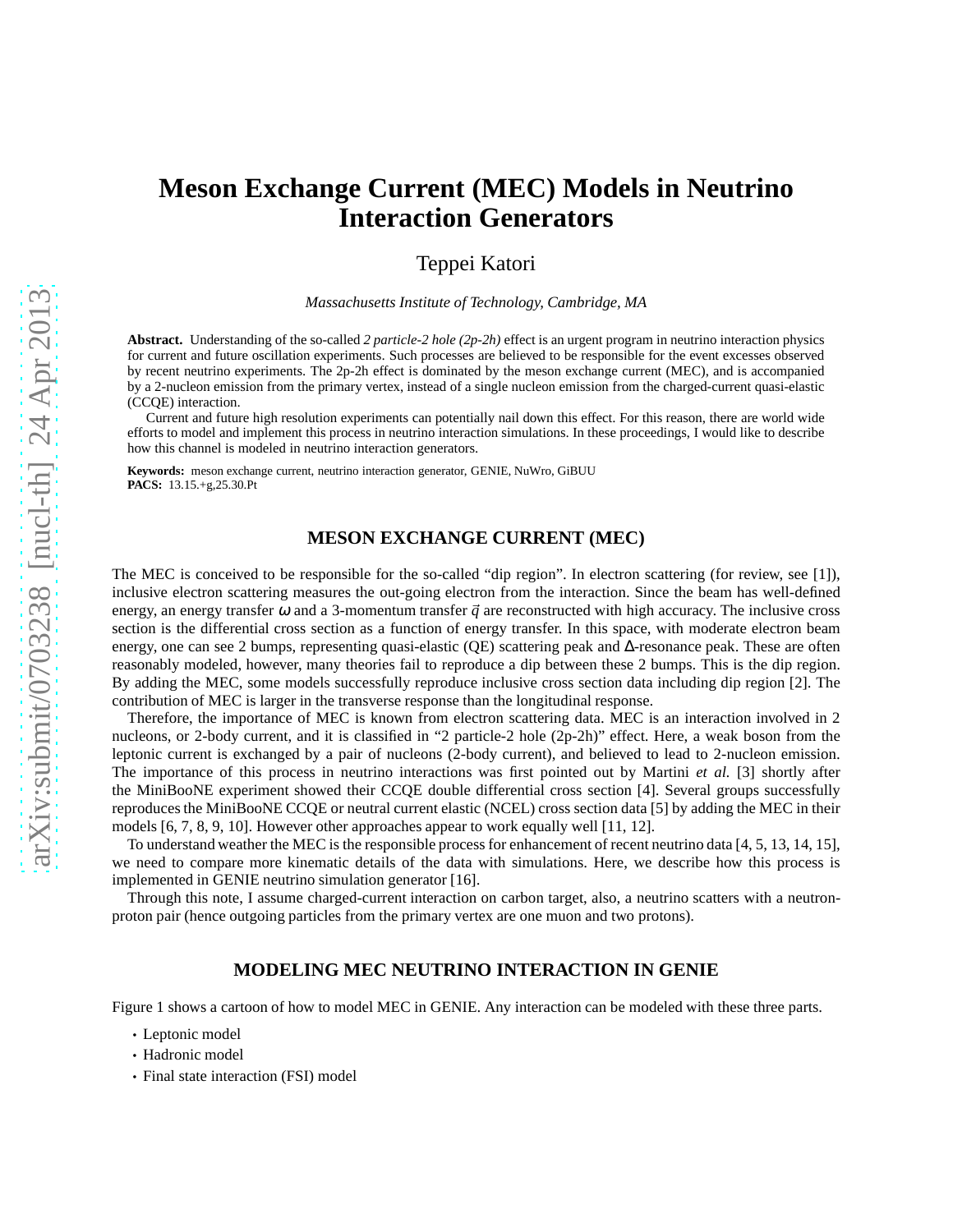

**FIGURE 1.** Basic strategy of modeling MEC in GENIE.

The leptonic model defines the differential cross section of the outgoing lepton for a given energy-momentum transfer. So this part completely specifies the lepton kinematics. There are several models available, and a neutrino interaction generator may choose one. Then using this energy-momentum transfer, the physics of the hadronic system needs to be specified. The problem is that there is no microscopic hadronic model of MEC is available. Distribution of initial nucleon kinematics, presence of correlations, type of nucleon pairs, etc, are key ingredients producing outgoing nucleons. This needs to be modeled. Finally, all outgoing particles experience FSI in the target nuclei. Observables always depend upon FSI, unfortunately.

# **Leptonic model, Dytman model**

To specify leptonic kinematics, GENIE collaboration developed the Dytman model. The Dytman model is motivated by the Lightbody model [17]. In the Lightbody model, QE and ∆ peaks are given by Gaussian distributions, then the MEC part is modeled as a Cauchy distribution between those 2 distributions. In the Dytman model, MEC is modeled as a Gaussian distribution between 2 peaks, QE and ∆, to fill the dip region of electron scattering inclusive cross section data. The target nuclei dependence is linearly given.

The differential cross sections for electron and neutrino scattering of the Dytman model are made using only the Sachs magnetic form factor (*GM*,*p*/*<sup>n</sup>* ), to emphasize the transverse nature of MEC [8]. The Sachs magnetic form factor has power 6 (dipole form factor is power 2), motivated by the deuteron elastic scattering form factor. Here, electronnucleon scattering can be written (where  $\tau = \frac{Q^2}{4M}$  $\frac{Q^2}{4M^2}$ ),

$$
\frac{d^2\sigma_{p/n}}{d\Omega dE'} = \frac{4\alpha^2 E'^2}{Q^4} \cos^2\left(\frac{\theta}{2}\right) \left[\frac{\tau}{1+\tau} + 2\tau \tan^2\left(\frac{\theta}{2}\right)\right] G_{M,p/n}^2,
$$
\n(1)

and the neutrino-nucleon CC cross section can be written,

$$
\frac{d\sigma_{p/n}}{dQ^2} = \frac{M^2 G_F^2 \cos^2 \theta_c}{8\pi E_v^2} \left\{ \frac{m^2 + Q^2}{M^2} \left[ \tau - \frac{m^2}{4M^2} \right] + \frac{(s - u)^2}{M^4} \cdot \frac{\tau}{4(1 + \tau)} \right\} G_{M, p/n}^2 \,. \tag{2}
$$

In this way, one can universally treat MEC in the electron scattering and the neutrino scattering processes.

The goal is to tune the MEC strength from the electron scattering data, and apply the same model to the neutrino cross section prediction. The agreement is tested with electron scattering data. Figure 2 (left) shows an example of inclusive cross section prediction. The data points are taken from Ref. [18]. The model tuning using electron scattering data is ongoing. In this moment (GENIE v2.7.1), the strength is chosen so that it agrees with MiniBooNE and NOMAD data. Since NOMAD [19] does not observe the enhancement, the Dytman model is chosen to turn off monotonically from 1 GeV to 5 GeV (Fig. 2, right).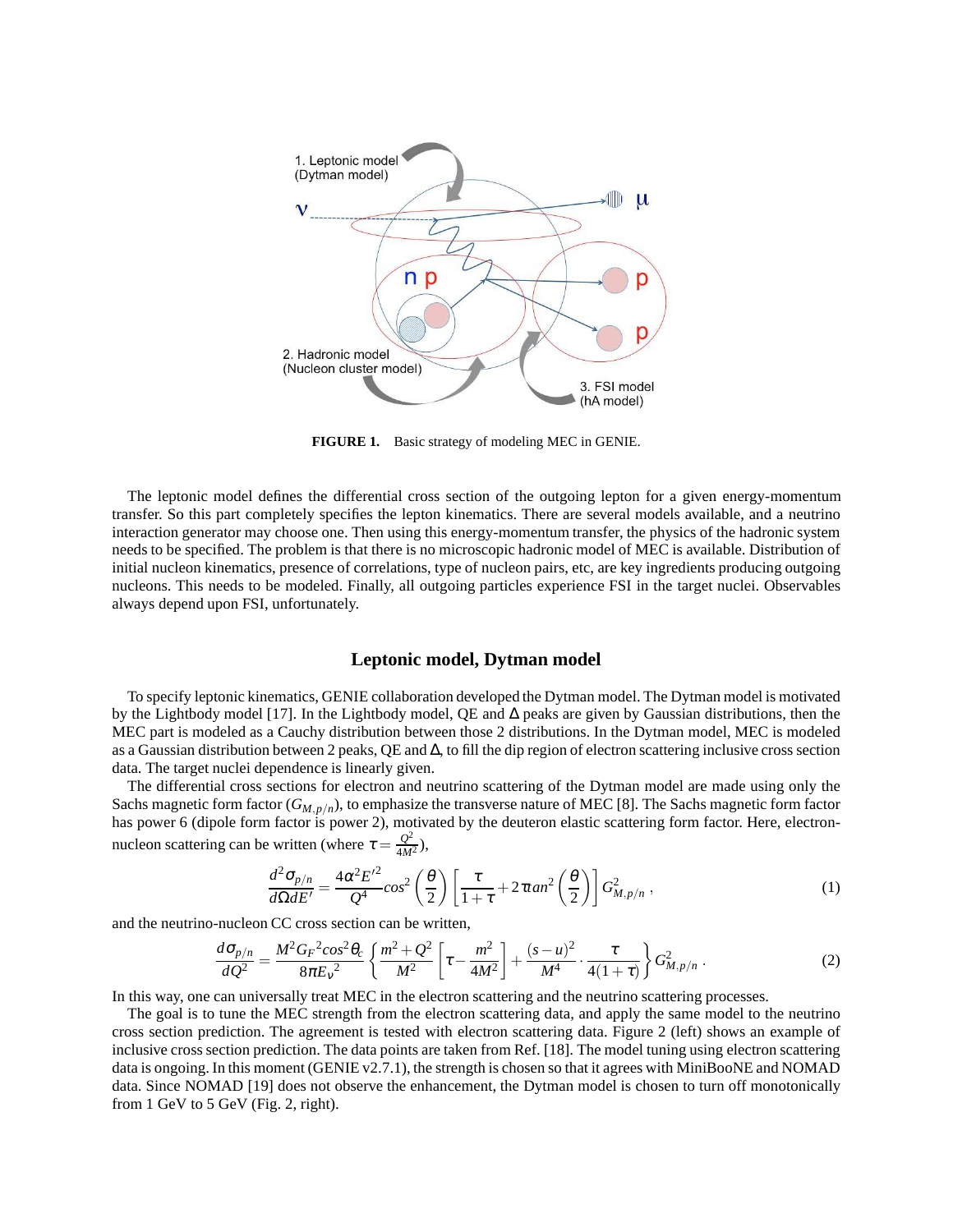

**FIGURE 2.** Dytman model predictions. The left plot shows data-simulation comparison of the 560 MeV electron inclusive cross section with 60 degree scattering. The MEC contribution can be seen between QE and resonance peaks. The right plot shows energy dependence of the neutrino total cross section with a function of neutrino energy.



**FIGURE 3.** Nucleon cluster model in GENIE. First, 2 nucleons are chosen from the Fermi sea (left). Then 2 nucleons and energymomentum transfer 4-vector make the hadronic system (middle). Finally, the system is boosted back, and 2 outgoing nucleons are generated in the lab frame (right).

## **Hadronic model, nucleon cluster model**

For the hadronic model, the GENIE collaboration developed the nucleon cluster model. The hadronic model is important because this specifies outgoing nucleon types and kinematics. The nucleon cluster model is a naive approach, but reasonable (a similar model was independently developed in NuWro [20]). The procedure is depicted in Figure 3. Here 2 nucleons are independently selected from the Fermi sea, and the sum of them makes a "nucleon cluster" (Fig. 3, left) with momentum *P* where the leftover nuclear recoils with momentum −*P*. Here, no Pauli blocking is applied. Also no separation energy is considered. Then, this nucleon cluster and energy-momentum transfer 4-vector form the center-of-mass system, called the "hadronic system" (Fig. 3, middle), and isotropic decay in the hadronic system is boosted back to the lab frame to produce 2 outgoing nucleons (Fig. 3, right).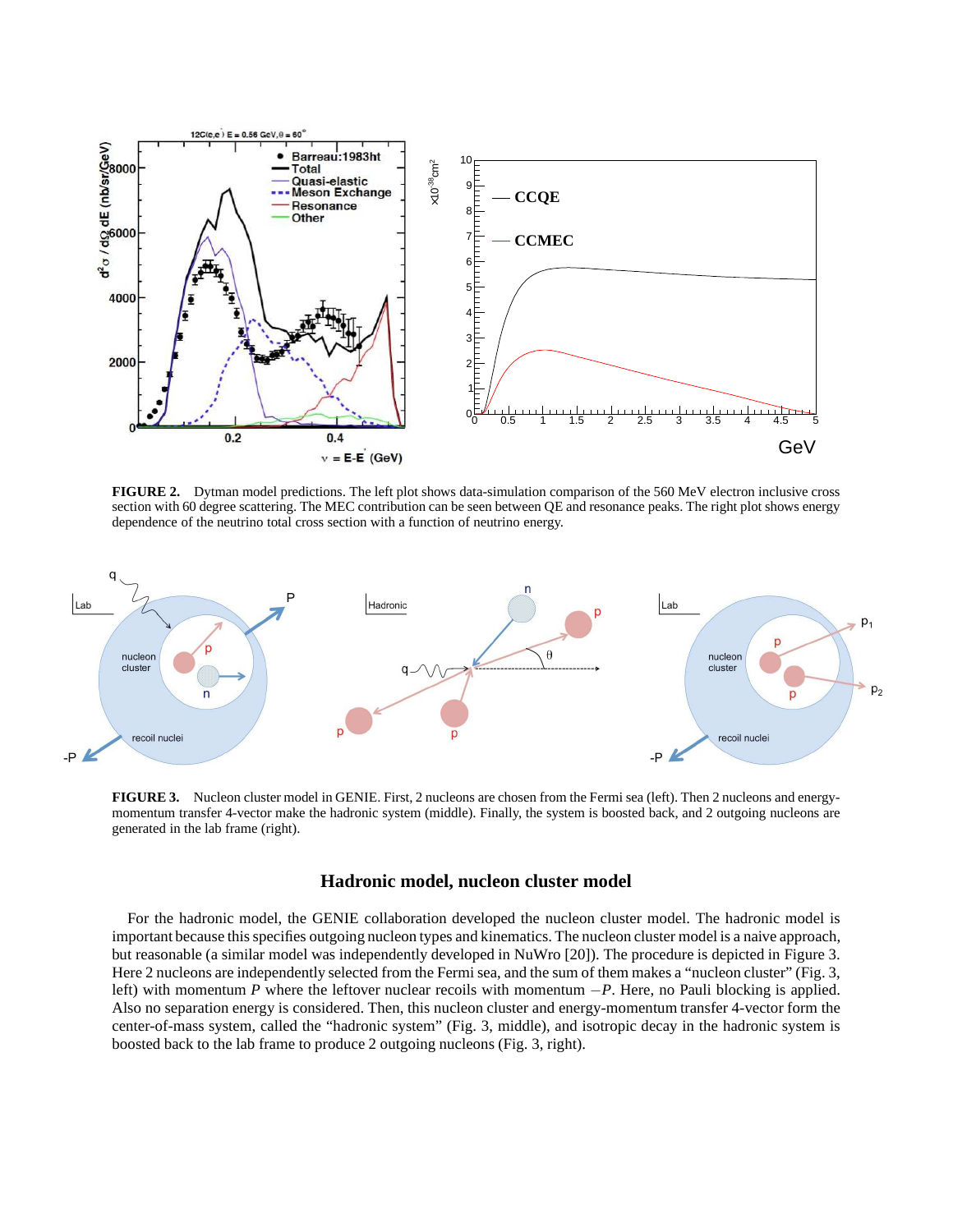

**FIGURE 4.** Comparisons of GENIE and MiniBooNE CCQE double differential cross section. Here all plots are a function of muon kinetic energy, in a slice of muon scattering angle. CCQE is defined "one muon, no pion, any number of nucleons" in the detector. From left to right,  $0.8 < cos\theta_{\mu} < 0.9$ ,  $0.5 < cos\theta_{\mu} < 0.6$ ,  $-0.1 < cos\theta_{\mu} < 0.0$ .

#### **Final state interaction (FSI), hA model**

For the FSI model, the MEC model in GENIE uses the hA model as a default. More detail can be found elsewhere [21].

#### **Results**

Here, simulation results are generated by folding with the MiniBooNE  $v_{\mu}$  flux file [4].

#### *Lepton kinematics*

Figure 4 shows the comparison of GENIE with the MiniBooNE CCQE double differential cross section data. In MiniBooNE, cross section channels are defined from the final state particles in the detector instead of interaction types at the primary neutrino interaction vertices [22]. Here MiniBooNE defines CCQE as "one muon, no pion, any number of nucleons" in final state particles in the detector. The Dytman model has a good agreement with the MiniBooNE data at a moderate scattering angle, but it slightly overestimates at forward going muons, and underestimates back scattered muons. The tuning with larger set of electron scattering data is ongoing.

#### *Hadron kinematics*

It may be more interesting to take a look hadronic system prediction of GENIE. Figure 5 shows examples of the GENIE prediction of nucleon kinematic distributions. Here histograms are arbitrarily normalized to emphasize the shape differences. The left plot shows the leading nucleon momentum. Since MEC shares energy-momentum transfer with 2 nucleons, the maximum available nucleon momentum is lower than what simple CCQE predicts. This indicates that it may be a little harder to see the tracks of nucleons from the MEC. The middle plot shows the opening angle of the 2 leading nucleons. Although it is isotropic for the CCQE and resonance processes where the second leading nucleon is created by FSIs, MEC clearly predicts larger angles at the MiniBooNE neutrino beam energy (∼ 800 MeV) due to the nucleon cluster model. The right plot shows the sum of all nucleon kinetic energies. Such quantity may be more useful if experiments cannot identify multiple nucleon tracks [20]. Here, GENIE MEC model makes a characteristic peak around ∼0.3 GeV due to the Dytman model. This may be compared with predictions from other generators based on different leptonic models [20].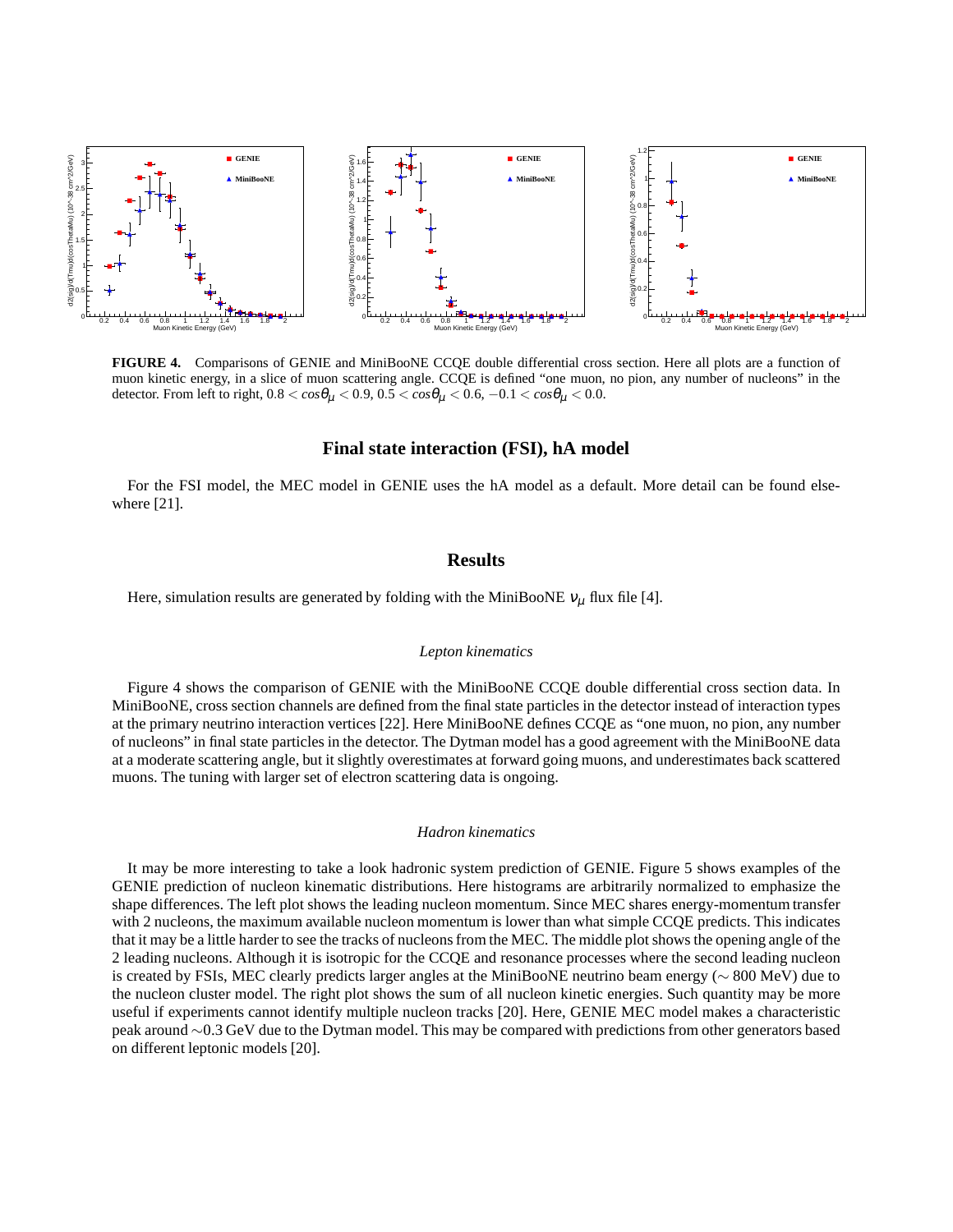

**FIGURE 5.** Predictions of GENIE MEC model on nucleon kinematics. The left plot shows the momentum of the leading nucleon, the middle plot shows the opening angle of the 2 leading nucleons, and the right plot shows the sum of all nucleon kinetic energies. Note histograms are arbitrarily normalized to emphasize the shape differences.

# **OTHER NEUTRINO INTERACTION GENERATORS**

The model of the 2p-2h effect is also developed in NuWro [25] and GiBUU [26] neutrino interaction generators.

# **NuWro**

NuWro predictions of the nucleon kinematic distributions are shown in Ref. [20]. Hadronic kinematics predictions are related with not only the hadronic model, but also the leptonic model, because the leptonic model specifies the energy-momentum transfer given to the hadronic system to emit nucleons. Currently, NuWro prepares 3 different leptonic models, np-nh model based on Marteau *et al.* [27], Valencia model from Nieves *et al.* [7], and Bodek *et al.*'s transverse enhancement model (TEM) [8].

#### **GiBUU**

GiBUU [9] has more emphasis on the FSI part, by taking account the phase space evolution. Interestingly, GiBUU predicts no MEC contribution in "one muon, zero pion, zero proton" CC sample. GENIE agrees with this result. This opens a new way to measure genuine CCQE interactions, since precise counting of outgoing nucleons may nail down the primary process. NOMAD [19], K2K [23], and SciBooNE [24] showed the zero and one proton counting from their CC samples, but future high resolution experiments, such as MicroBooNE [28], can push this idea further.

# **CONCLUSION**

Table 1 shows a comparison of MEC models in various generators. Clearly, the hadronic model is the key to find the MEC processes in the neutrino scattering program. Are there any correlations in initial nucleon kinematics? What kind of pairs are favored, proton-neutron pairs or neutron-neutron pairs? and by how much? How to share the energymomentum transfer between 2 nucleons? etc. All these are open questions! Theorists are encouraged to provide this information to experimentalists.

The GENIE collaboration is preparing to release the next frozen version, v.2.8.0. Here, the MEC model described in this paper will be included. There is an ongoing effort for the further tuning of this channel based on the larger set of electron scattering data.